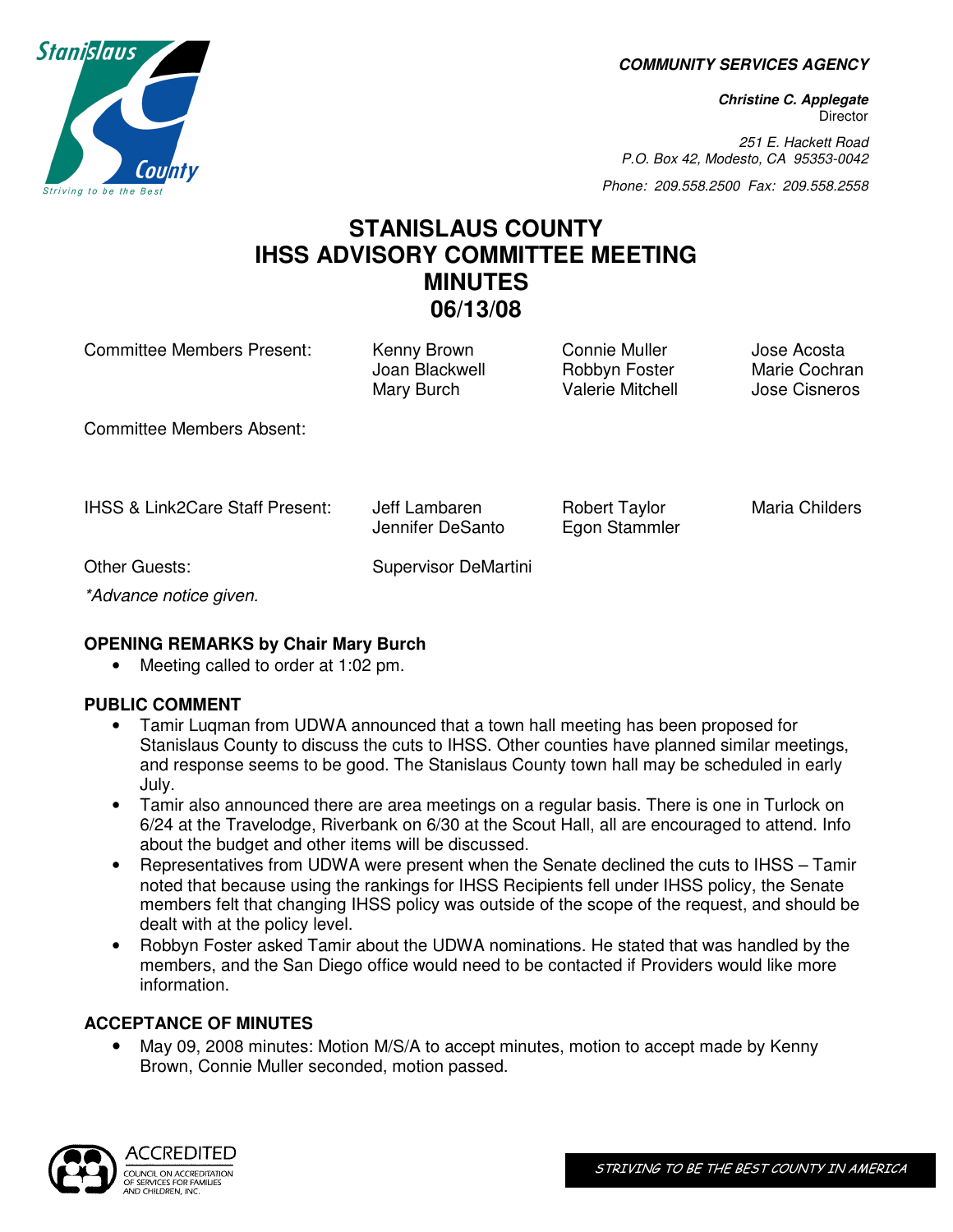## **PUBLIC AUTHORITY**

- The IHSS Report to the Community has been printed, and will be presented to the Board of Supervisors on June  $24<sup>th</sup>$  at 9:15am. IHSS Committee members are encouraged to attend. Once approved, the Report will be mailed to all Recipients and Providers on the IHSS program.
- Advisory Committee budget was reviewed. Travel expenses were less than anticipated, and once all the expenditures have been debited, there remains approximately \$16,000 in unused funds for '07-'08. Budget revisions for '08-'09 can be reviewed at a future meeting.

## **LEGISLATIVE UPDATE**

- The Assembly and Senate both rejected 4 of the 5 proposals from the Governor that would affect IHSS services. These included: reduction in IHSS wages, elimination of domestic & related tasks, and the State buyout of share of cost cases. All significant changes to the IHSS program were rejected.
- The SSP COLA suspension was adopted, but there were differences of opinion between the Senate and Assembly on which COLA's will be cut (and what the timelines would be).
- The Senate rejected the 10% cut to IHSS Program Administration services outright. The Assembly adopted the cuts, but proposed trailer language that would suspend focused eligibility reviews while the cuts were in place.
- CMIPS II funding was approved, although there is some dispute over the conversion budget, and the Senate did approve some Administrative positions to move from temporary to permanent on this project.
- Differences in implementation of the IHSS Quality Assurance need to be resolved in conference committee. The Assembly approved additional reporting requirements. The Senate did not adopt any additional language.
- The State Treasury announced the State is well funded into September, quelling rumors the State may be short funds if a budget is not passed.
- A conference committee will be needed to discuss Medi-Cal cuts. This proposed a reduction in reimbursements to doctors. The Senate approved a 5% reduction, but the Assembly proposed a reduction based on a sliding scale (all Assembly cuts would also be below 10%).
- The Democrats budget plan was unveiled on June  $9<sup>th</sup>$ , but only provides for six billion in additional funding reductions, still leaving a major shortfall to the budget overall.
- The APS cuts were rejected by both Houses.
- AB851, Medi-Cal eligibility Allows for the working disabled to continue with Medi-Cal benefits. The repeal date was removed, and premiums for Medi-Cal would be required, based on a percentage of income.
- AB2038, Elder Abuse Registry The phrase "dependent adult" was changed to "Adult with disabilities", and would move the primary responsibility to law enforcement for abuse reporting. Abuse would also fall under the Hate Crime law, and this would expand the interagency death team review and additional powers would be given for these reviews – but no funding has been approved for these changes.
- AB2716, Paid Sick Leave This would entitle all workers in California to be paid for sick leave if they work at least seven days in a year for an employer. The employee must work for 90 days in order to use the sick leave benefit. This would impact the IHSS program, as a carve out for IHSS was denied. This is good for IHSS Providers, giving another benefit, but would add additional burdens and costs to the IHSS program in regards to budgeting and administration.
- AB2635, Parity for Disabled Employment This proposal would require employers to reflect the same percentage of disabled employees in their workplace as are found in the general population. Committee members discussed how this was not reasonable, since many disabled are unable to work at all, and trying to match the percentage in the workplace to the population is not necessarily feasible.